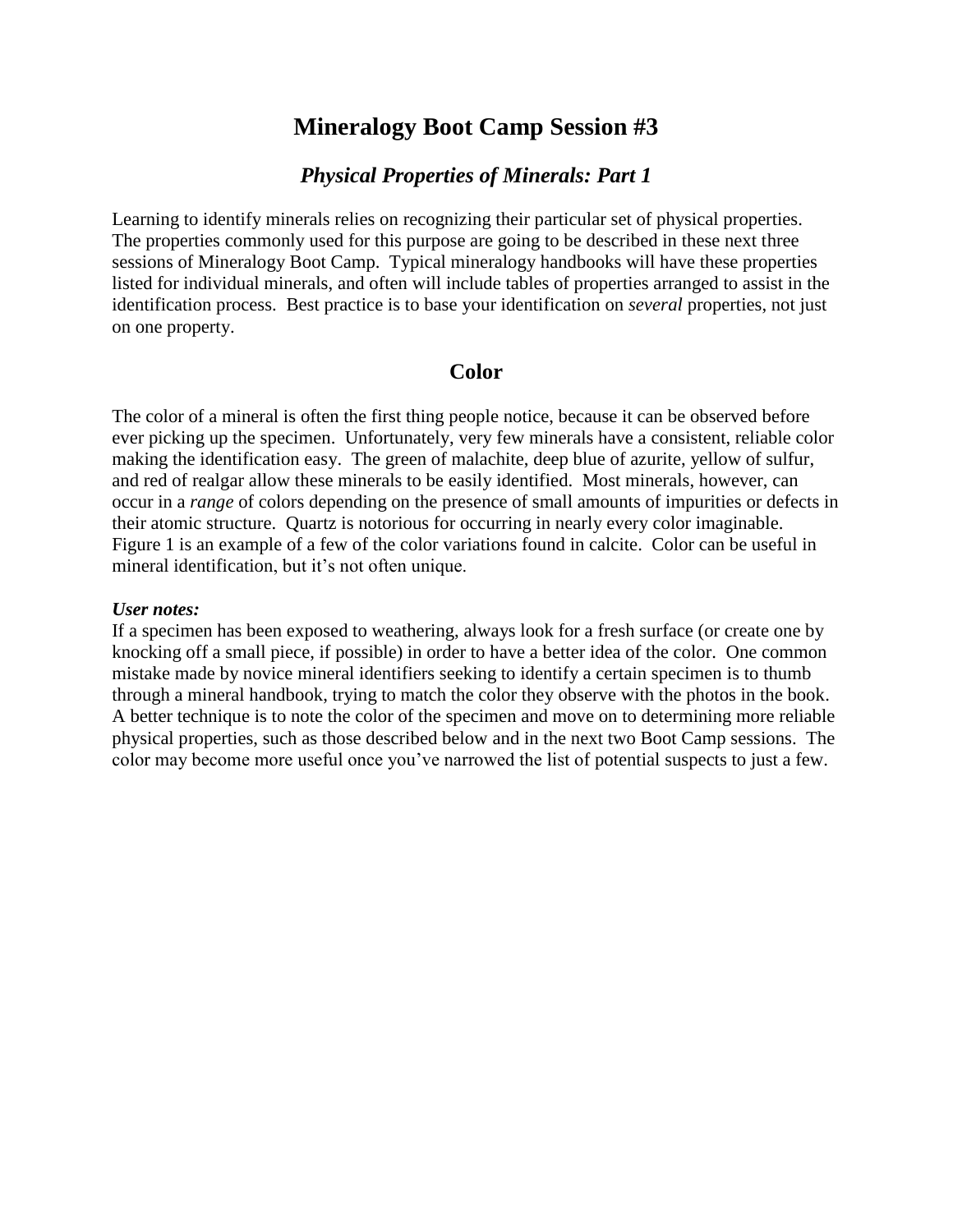

Figure 1. These specimens represent some of the various colors of the mineral calcite. Bluewhite calcite in upper left is 5.0 inches wide (collection location unknown). Red calcite in upper right is from Lei Ping Mine, Hunan Province, China. Cream-white calcite in lower left is from New Mexico. Clear calcite in lower right (from Iceland) is relatively pure, whereas the other three contain low levels of contaminates giving each a different color. [*Note:* all specimens in photos for this session and following sessions are from author's collection unless otherwise indicated.]

# **Streak**

This is the name applied to the color of the powdered form of the mineral. The standard technique to obtain a streak is to rub the mineral on a piece of unglazed porcelain, commonly called a *streak plate*. (Think of the back side of a piece of bathroom tile.) Streak plates are available for purchase in the IMMG Gift Shop. The advantage of using the streak is that its color is often more reliable than the overall color of the specimen. An example is the mineral hematite, where no matter what color the specimen of hematite, its streak is always a distinctive reddish-brown.

### *User notes:*

Usually streak is most useful for minerals that are non-white (see Figure 2), because most white to light grey minerals leave a white to light grey streak. Realize also that if the mineral is harder than the streak plate, it will scratch the plate (sometimes leaving a white powder from the plate) rather than leave a trail of mineral powder. A good check on this is after streaking a mineral on